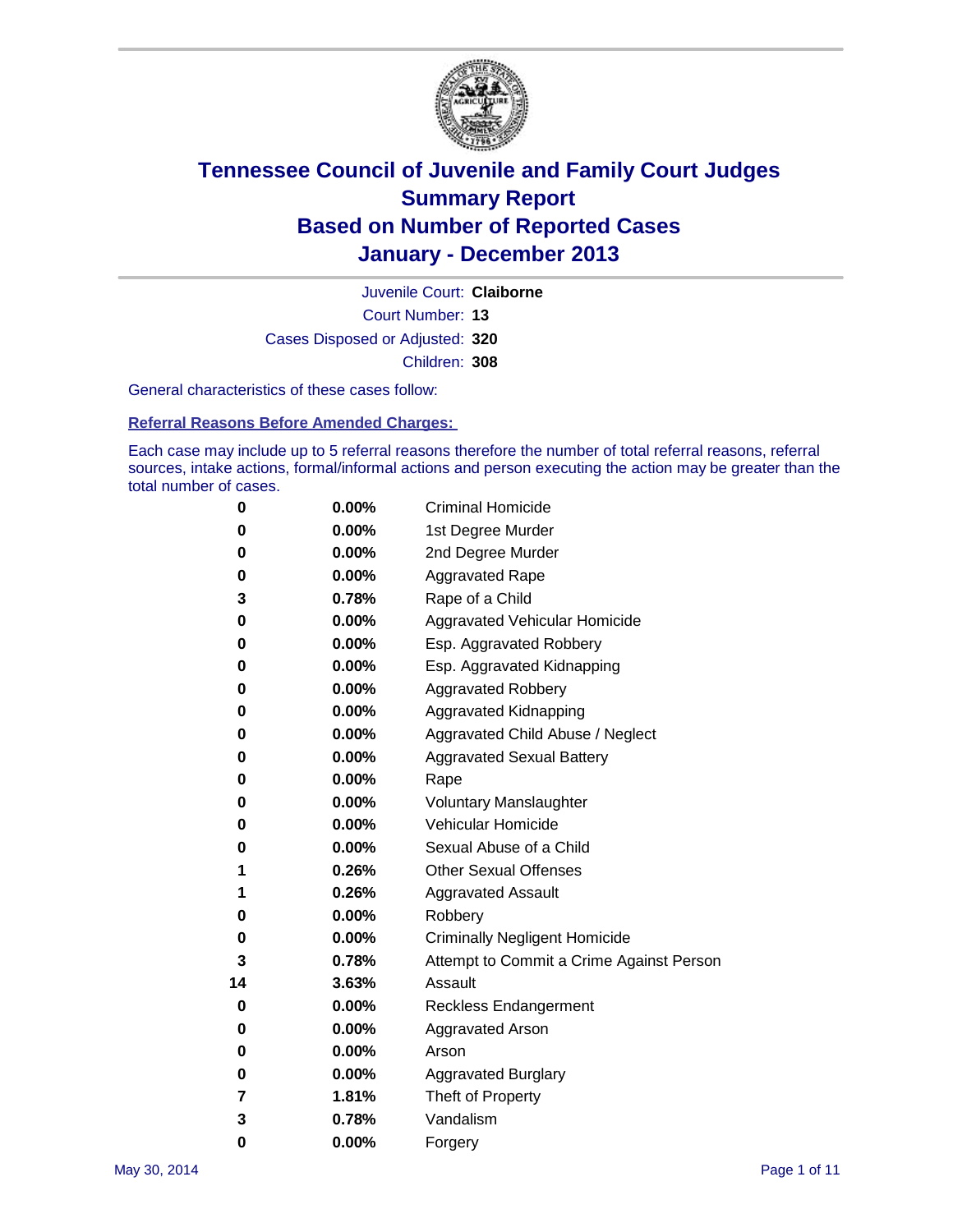

Court Number: **13** Juvenile Court: **Claiborne** Cases Disposed or Adjusted: **320** Children: **308**

#### **Referral Reasons Before Amended Charges:**

Each case may include up to 5 referral reasons therefore the number of total referral reasons, referral sources, intake actions, formal/informal actions and person executing the action may be greater than the total number of cases.

| 0            | 0.00%  | <b>Worthless Checks</b>                                     |
|--------------|--------|-------------------------------------------------------------|
| 0            | 0.00%  | Illegal Possession / Fraudulent Use of Credit / Debit Cards |
| 0            | 0.00%  | <b>Burglary</b>                                             |
| 0            | 0.00%  | Unauthorized Use of a Vehicle                               |
| 0            | 0.00%  | <b>Cruelty to Animals</b>                                   |
| 1            | 0.26%  | Sale of Controlled Substances                               |
| 6            | 1.55%  | <b>Other Drug Offenses</b>                                  |
| 4            | 1.04%  | <b>Possession of Controlled Substances</b>                  |
| 0            | 0.00%  | <b>Criminal Attempt</b>                                     |
| 0            | 0.00%  | Carrying Weapons on School Property                         |
| 1            | 0.26%  | Unlawful Carrying / Possession of a Weapon                  |
| 0            | 0.00%  | <b>Evading Arrest</b>                                       |
| 0            | 0.00%  | Escape                                                      |
| 1            | 0.26%  | Driving Under Influence (DUI)                               |
| 7            | 1.81%  | Possession / Consumption of Alcohol                         |
| 1            | 0.26%  | Resisting Stop, Frisk, Halt, Arrest or Search               |
| 0            | 0.00%  | <b>Aggravated Criminal Trespass</b>                         |
| 0            | 0.00%  | Harassment                                                  |
| 0            | 0.00%  | Failure to Appear                                           |
| 2            | 0.52%  | Filing a False Police Report                                |
| 0            | 0.00%  | Criminal Impersonation                                      |
| 4            | 1.04%  | <b>Disorderly Conduct</b>                                   |
| 0            | 0.00%  | <b>Criminal Trespass</b>                                    |
| $\mathbf{2}$ | 0.52%  | <b>Public Intoxication</b>                                  |
| 0            | 0.00%  | Gambling                                                    |
| 46           | 11.92% | Traffic                                                     |
| 0            | 0.00%  | Local Ordinances                                            |
| 0            | 0.00%  | Violation of Wildlife Regulations                           |
| 0            | 0.00%  | Contempt of Court                                           |
| 6            | 1.55%  | Violation of Probation                                      |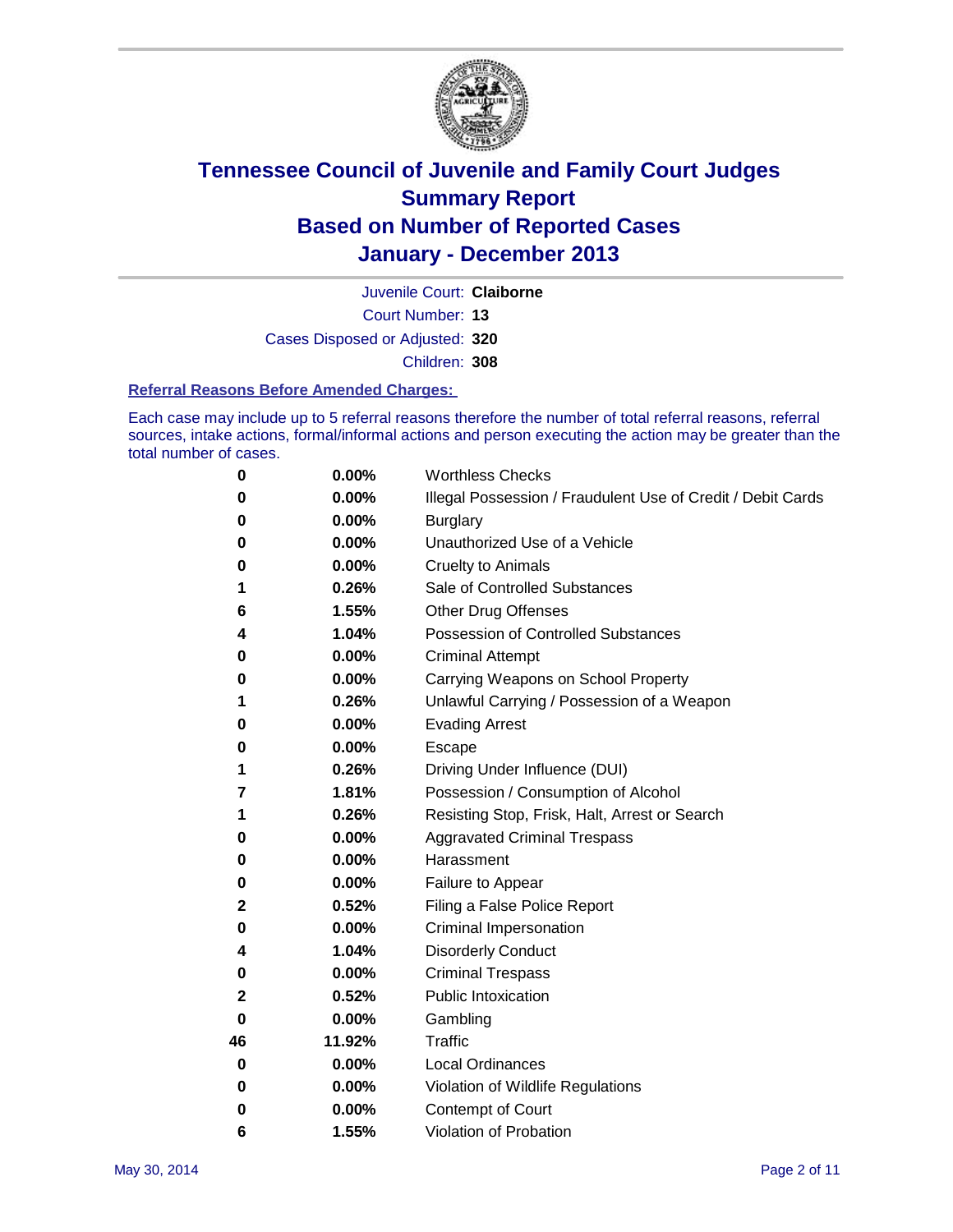

Court Number: **13** Juvenile Court: **Claiborne** Cases Disposed or Adjusted: **320** Children: **308**

#### **Referral Reasons Before Amended Charges:**

Each case may include up to 5 referral reasons therefore the number of total referral reasons, referral sources, intake actions, formal/informal actions and person executing the action may be greater than the total number of cases.

| $\bf{0}$    | $0.00\%$ | Violation of Aftercare                 |
|-------------|----------|----------------------------------------|
| 28          | 7.25%    | Unruly Behavior                        |
| 40          | 10.36%   | Truancy                                |
| 6           | 1.55%    | In-State Runaway                       |
| $\mathbf 2$ | 0.52%    | Out-of-State Runaway                   |
| 52          | 13.47%   | Possession of Tobacco Products         |
| 0           | 0.00%    | Violation of a Valid Court Order       |
| 6           | 1.55%    | <b>Violation of Curfew</b>             |
| 1           | 0.26%    | <b>Sexually Abused Child</b>           |
| 0           | 0.00%    | <b>Physically Abused Child</b>         |
| 5           | 1.30%    | Dependency / Neglect                   |
| 0           | $0.00\%$ | <b>Termination of Parental Rights</b>  |
| 0           | $0.00\%$ | <b>Violation of Pretrial Diversion</b> |
| 0           | 0.00%    | Violation of Informal Adjustment       |
| 0           | $0.00\%$ | <b>Judicial Review</b>                 |
| 0           | 0.00%    | <b>Administrative Review</b>           |
| 0           | 0.00%    | <b>Foster Care Review</b>              |
| 100         | 25.91%   | Custody                                |
|             | 0.26%    | Visitation                             |
|             | 0.26%    | Paternity / Legitimation               |
| 0           | 0.00%    | <b>Child Support</b>                   |
| 0           | 0.00%    | <b>Request for Medical Treatment</b>   |
| 0           | 0.00%    | <b>Consent to Marry</b>                |
| 31          | 8.03%    | Other                                  |
| 386         | 100.00%  | <b>Total Referrals</b>                 |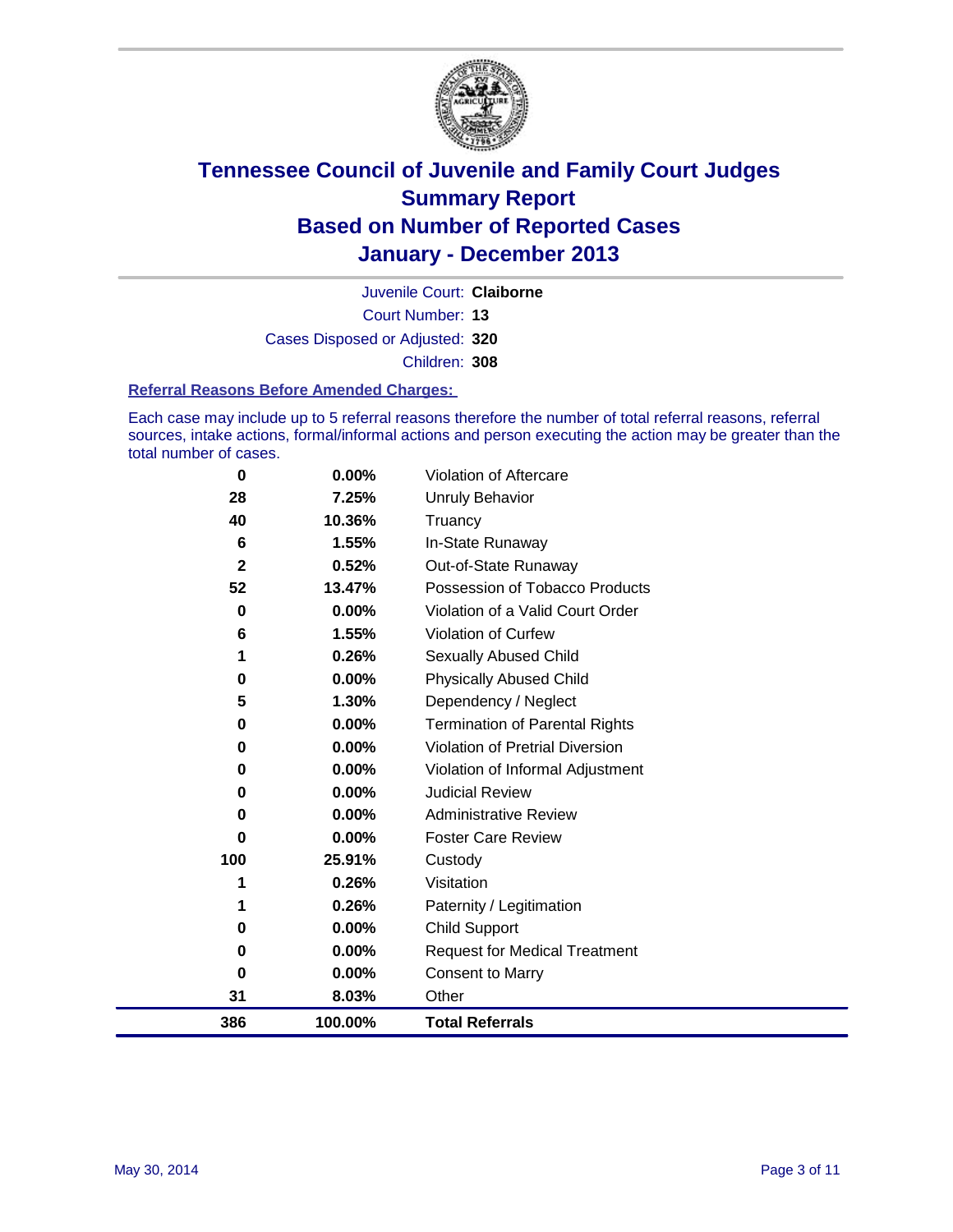

|                            |                                 | Juvenile Court: Claiborne         |  |
|----------------------------|---------------------------------|-----------------------------------|--|
|                            |                                 | Court Number: 13                  |  |
|                            | Cases Disposed or Adjusted: 320 |                                   |  |
|                            |                                 | Children: 308                     |  |
| <b>Referral Sources: 1</b> |                                 |                                   |  |
| 182                        | 47.15%                          | Law Enforcement                   |  |
| 24                         | 6.22%                           | Parents                           |  |
| 7                          | 1.81%                           | Relatives                         |  |
| 0                          | $0.00\%$                        | Self                              |  |
| 50                         | 12.95%                          | School                            |  |
| 0                          | 0.00%                           | <b>CSA</b>                        |  |
| 113                        | 29.27%                          | <b>DCS</b>                        |  |
| 0                          | 0.00%                           | <b>Other State Department</b>     |  |
| 0                          | $0.00\%$                        | <b>District Attorney's Office</b> |  |
| 5                          | 1.30%                           | <b>Court Staff</b>                |  |
| 0                          | 0.00%                           | Social Agency                     |  |
| 0                          | 0.00%                           | <b>Other Court</b>                |  |
| 1                          | 0.26%                           | Victim                            |  |
| 0                          | 0.00%                           | Child & Parent                    |  |
| 0                          | $0.00\%$                        | Hospital                          |  |
| 0                          | $0.00\%$                        | Unknown                           |  |

 **1.04%** Other **100.00% Total Referral Sources**

### **Age of Child at Referral: 2**

| 308 | 100.00%  | <b>Total Child Count</b> |
|-----|----------|--------------------------|
| 0   | $0.00\%$ | <b>Unknown</b>           |
| 0   | 0.00%    | Ages 19 and Over         |
| 59  | 19.16%   | Ages 17 through 18       |
| 72  | 23.38%   | Ages 15 through 16       |
| 43  | 13.96%   | Ages 13 through 14       |
| 29  | 9.42%    | Ages 11 through 12       |
| 105 | 34.09%   | Ages 10 and Under        |
|     |          |                          |

<sup>1</sup> If different than number of Referral Reasons (386), verify accuracy of your court's data.

<sup>2</sup> One child could be counted in multiple categories, verify accuracy of your court's data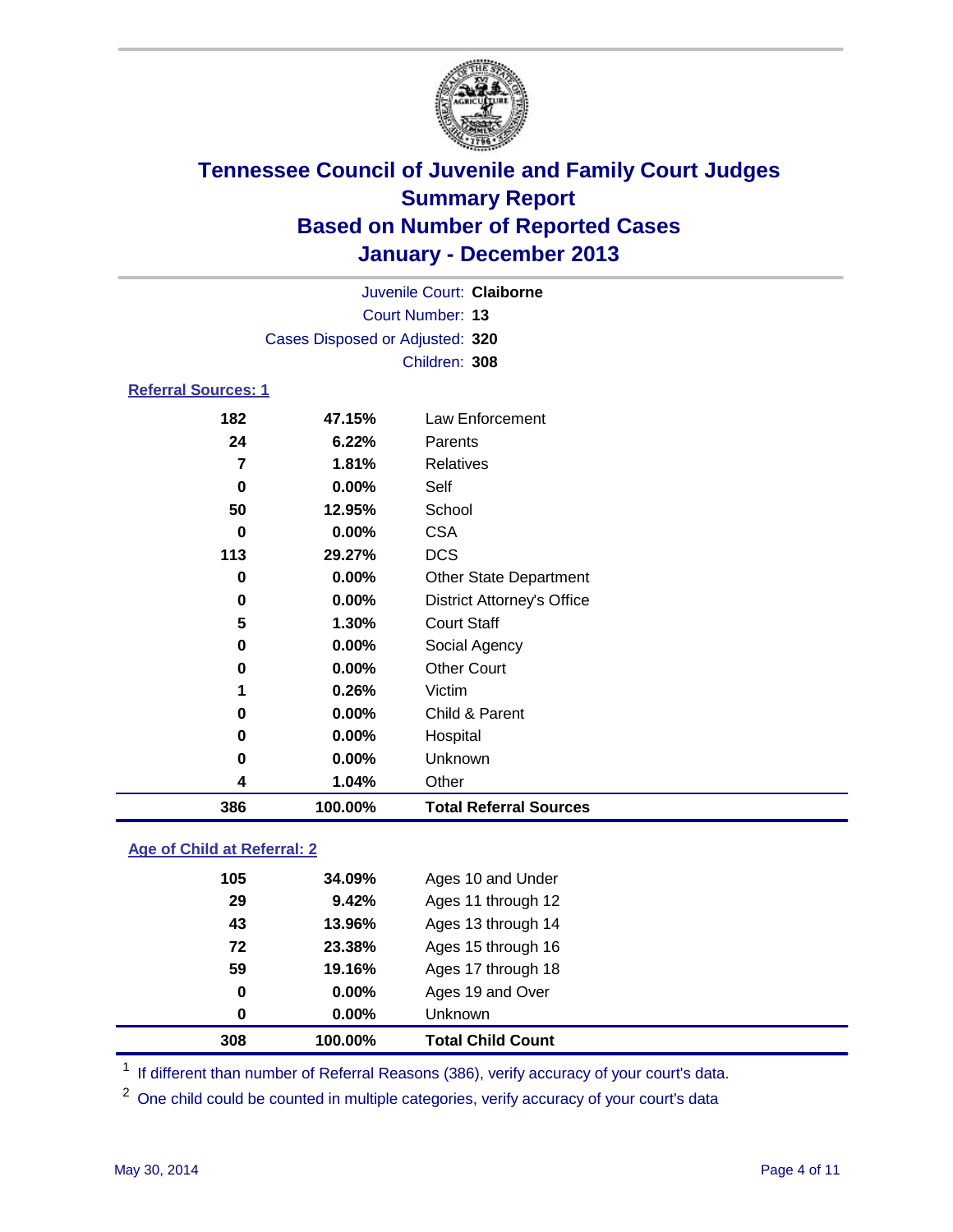

| Juvenile Court: Claiborne               |                                 |                          |  |  |
|-----------------------------------------|---------------------------------|--------------------------|--|--|
| Court Number: 13                        |                                 |                          |  |  |
|                                         | Cases Disposed or Adjusted: 320 |                          |  |  |
|                                         |                                 | Children: 308            |  |  |
| Sex of Child: 1                         |                                 |                          |  |  |
| 183                                     | 59.42%                          | Male                     |  |  |
| 125                                     | 40.58%                          | Female                   |  |  |
| $\bf{0}$                                | 0.00%                           | Unknown                  |  |  |
| 308                                     | 100.00%                         | <b>Total Child Count</b> |  |  |
| Race of Child: 1                        |                                 |                          |  |  |
| 299                                     | 97.08%                          | White                    |  |  |
| $\overline{2}$                          | 0.65%                           | African American         |  |  |
| 0                                       | 0.00%                           | Native American          |  |  |
| $\mathbf 0$                             | 0.00%                           | Asian                    |  |  |
| $\overline{7}$                          | 2.27%                           | Mixed                    |  |  |
| $\bf{0}$                                | 0.00%                           | Unknown                  |  |  |
| 308                                     | 100.00%                         | <b>Total Child Count</b> |  |  |
| <b>Hispanic Origin: 1</b>               |                                 |                          |  |  |
| 11                                      | 3.57%                           | Yes                      |  |  |
| 297                                     | 96.43%                          | <b>No</b>                |  |  |
| $\mathbf 0$                             | 0.00%                           | Unknown                  |  |  |
| 308                                     | 100.00%                         | <b>Total Child Count</b> |  |  |
| <b>School Enrollment of Children: 1</b> |                                 |                          |  |  |
| 250                                     | 81.17%                          | Yes                      |  |  |
| 45                                      | 14.61%                          | <b>No</b>                |  |  |
| 13                                      | 4.22%                           | Unknown                  |  |  |
| 308                                     | 100.00%                         | <b>Total Child Count</b> |  |  |

One child could be counted in multiple categories, verify accuracy of your court's data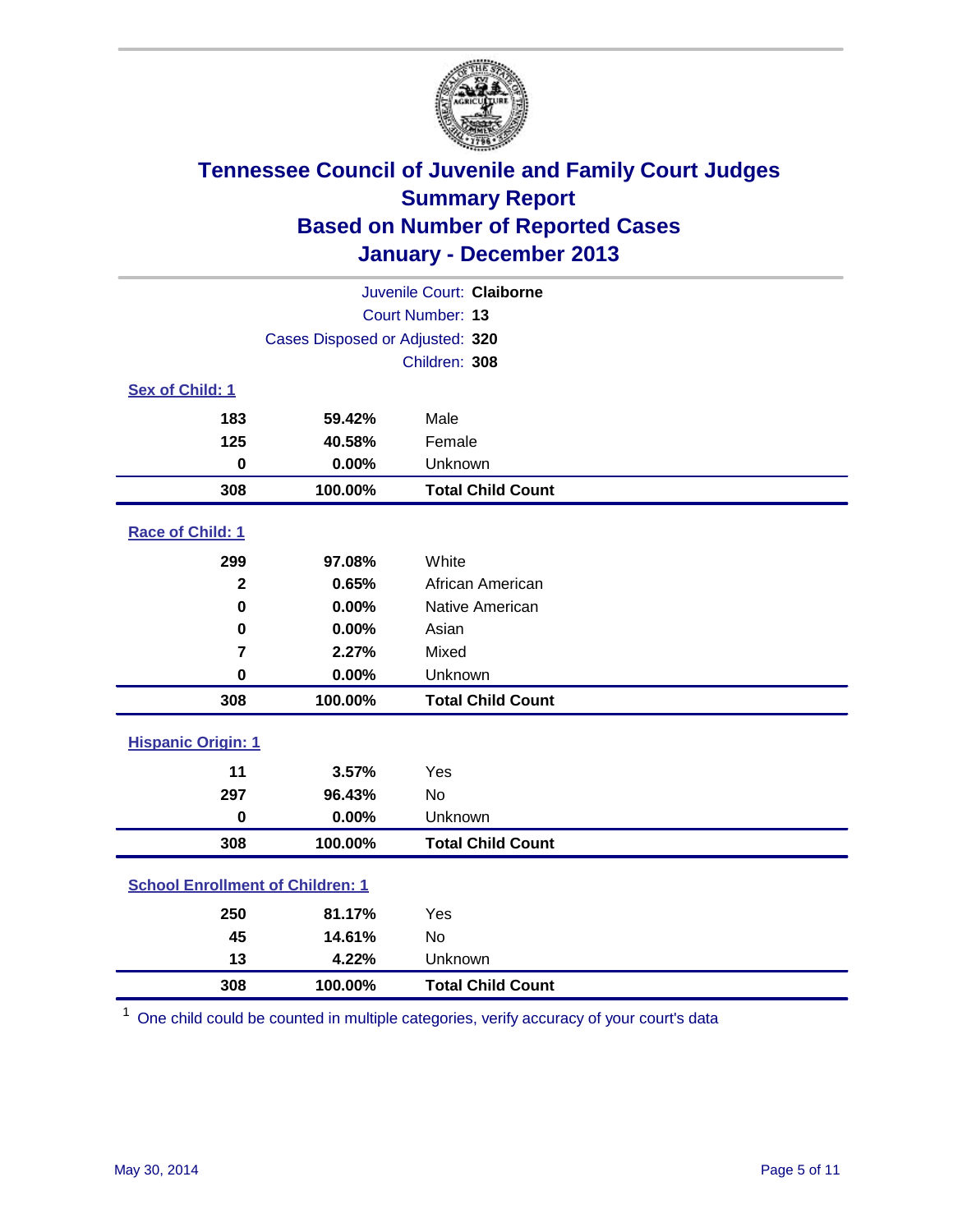

Court Number: **13** Juvenile Court: **Claiborne** Cases Disposed or Adjusted: **320** Children: **308**

#### **Living Arrangement of Child at Time of Referral: 1**

| 308 | 100.00%  | <b>Total Child Count</b>     |
|-----|----------|------------------------------|
| 7   | 2.27%    | Other                        |
| 0   | $0.00\%$ | Unknown                      |
| 0   | $0.00\%$ | Independent                  |
| 0   | 0.00%    | In an Institution            |
| 2   | 0.65%    | In a Residential Center      |
| 0   | $0.00\%$ | In a Group Home              |
| 7   | 2.27%    | With Foster Family           |
| 1   | 0.32%    | <b>With Adoptive Parents</b> |
| 86  | 27.92%   | <b>With Relatives</b>        |
| 36  | 11.69%   | With Father                  |
| 69  | 22.40%   | With Mother                  |
| 19  | 6.17%    | With Mother and Stepfather   |
| 4   | $1.30\%$ | With Father and Stepmother   |
| 77  | 25.00%   | With Both Biological Parents |
|     |          |                              |

#### **Type of Detention: 2**

| 320 | 100.00%  | <b>Total Detention Count</b> |
|-----|----------|------------------------------|
| 1   | 0.31%    | Other                        |
| 314 | 98.13%   | Does Not Apply               |
| 0   | $0.00\%$ | <b>Unknown</b>               |
| 0   | $0.00\%$ | <b>Psychiatric Hospital</b>  |
| 0   | 0.00%    | Jail - No Separation         |
| 0   | $0.00\%$ | Jail - Partial Separation    |
| 0   | 0.00%    | Jail - Complete Separation   |
| 5   | 1.56%    | Juvenile Detention Facility  |
| 0   | 0.00%    | Non-Secure Placement         |
|     |          |                              |

<sup>1</sup> One child could be counted in multiple categories, verify accuracy of your court's data

<sup>2</sup> If different than number of Cases (320) verify accuracy of your court's data.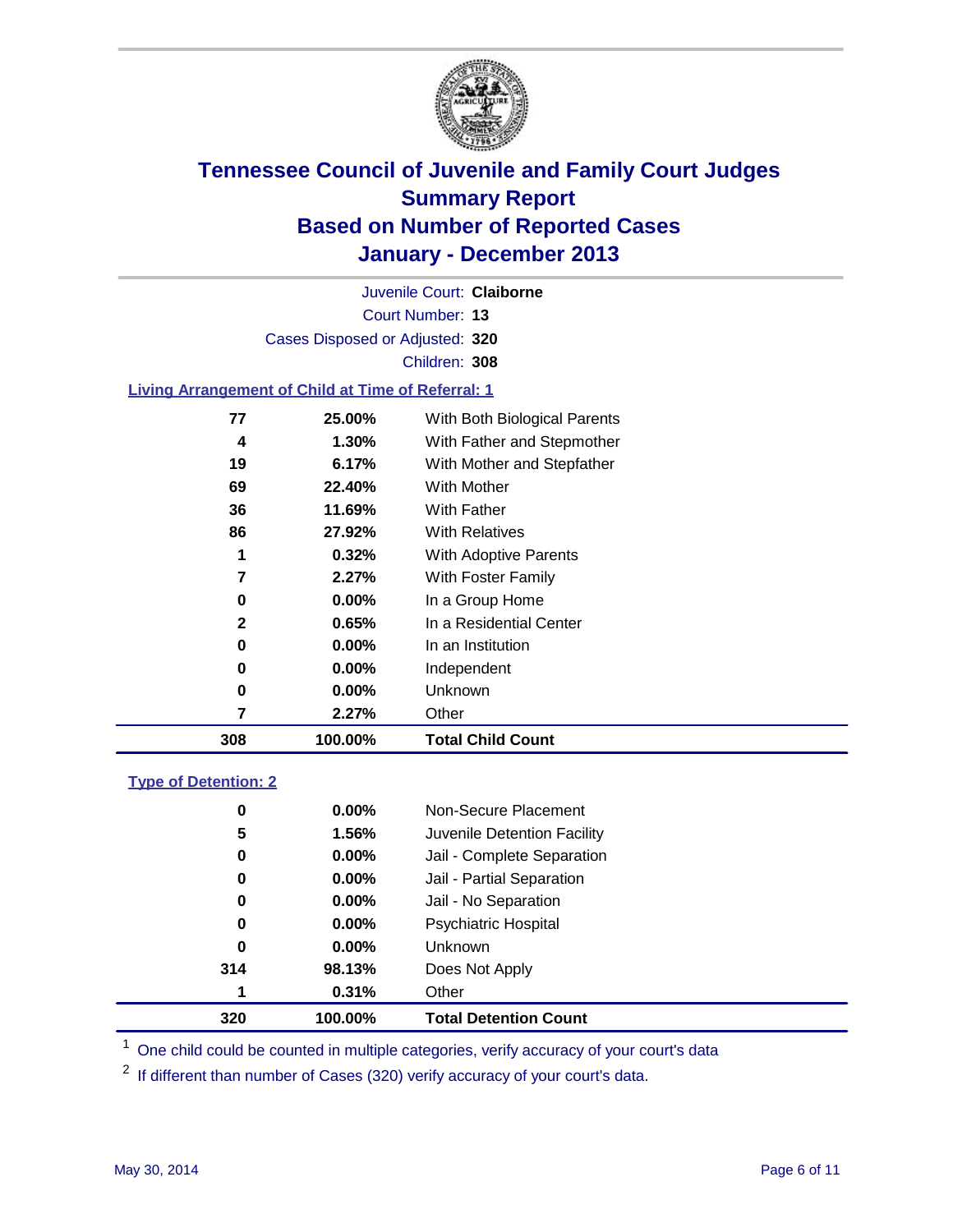

| Juvenile Court: Claiborne                          |                                 |                                      |  |  |  |
|----------------------------------------------------|---------------------------------|--------------------------------------|--|--|--|
|                                                    | Court Number: 13                |                                      |  |  |  |
|                                                    | Cases Disposed or Adjusted: 320 |                                      |  |  |  |
|                                                    |                                 | Children: 308                        |  |  |  |
| <b>Placement After Secure Detention Hearing: 1</b> |                                 |                                      |  |  |  |
| $\mathbf{2}$                                       | 0.63%                           | Returned to Prior Living Arrangement |  |  |  |
| 0                                                  | 0.00%                           | Juvenile Detention Facility          |  |  |  |
| 0                                                  | 0.00%                           | Jail                                 |  |  |  |
| 0                                                  | 0.00%                           | Shelter / Group Home                 |  |  |  |
| 0                                                  | 0.00%                           | <b>Foster Family Home</b>            |  |  |  |
| 0                                                  | 0.00%                           | <b>Psychiatric Hospital</b>          |  |  |  |
| $\bf{0}$                                           | 0.00%                           | Unknown                              |  |  |  |
| 314                                                | 98.13%                          | Does Not Apply                       |  |  |  |
| 4                                                  | 1.25%                           | Other                                |  |  |  |
| 320                                                | 100.00%                         | <b>Total Placement Count</b>         |  |  |  |
|                                                    |                                 |                                      |  |  |  |
| <b>Intake Actions: 2</b>                           |                                 |                                      |  |  |  |
| 237                                                | 61.40%                          | <b>Petition Filed</b>                |  |  |  |
| 1                                                  | 0.26%                           | <b>Motion Filed</b>                  |  |  |  |
| 144                                                | 37.31%                          | <b>Citation Processed</b>            |  |  |  |
| $\bf{0}$                                           | 0.00%                           | Notification of Paternity Processed  |  |  |  |
| $\bf{0}$                                           | 0.00%                           | Scheduling of Judicial Review        |  |  |  |
| $\bf{0}$                                           | 0.00%                           | Scheduling of Administrative Review  |  |  |  |
| 0                                                  | 0.00%                           | Scheduling of Foster Care Review     |  |  |  |
| 0                                                  | 0.00%                           | Unknown                              |  |  |  |
| 0                                                  | 0.00%                           | Does Not Apply                       |  |  |  |
| 4                                                  | 1.04%                           | Other                                |  |  |  |
| 386                                                | 100.00%                         |                                      |  |  |  |

<sup>1</sup> If different than number of Cases (320) verify accuracy of your court's data.

If different than number of Referral Reasons (386), verify accuracy of your court's data.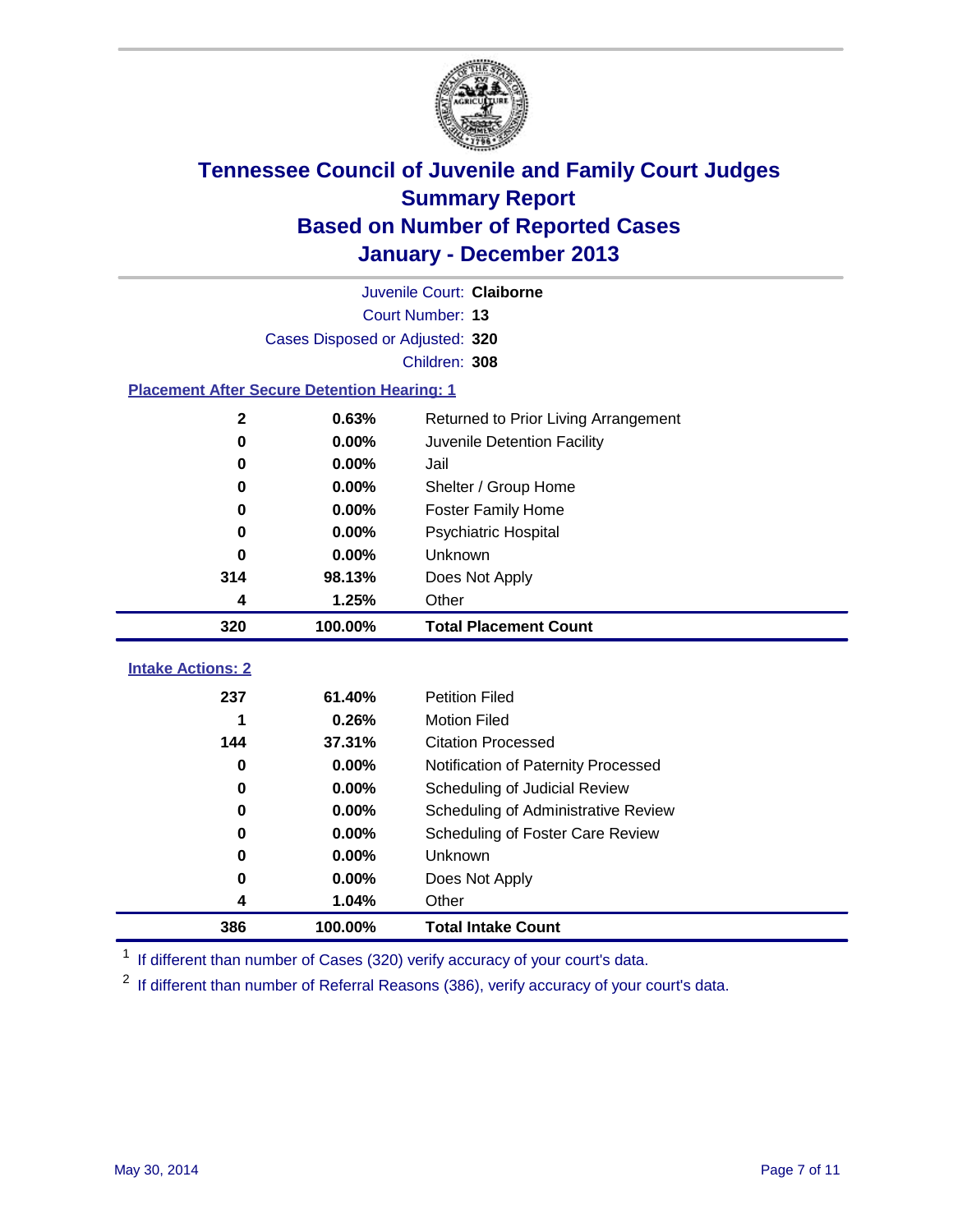

Court Number: **13** Juvenile Court: **Claiborne** Cases Disposed or Adjusted: **320** Children: **308**

#### **Last Grade Completed by Child: 1**

| 308                     | 100.00% | <b>Total Child Count</b> |
|-------------------------|---------|--------------------------|
| 1                       | 0.32%   | Other                    |
| 1                       | 0.32%   | Unknown                  |
| 0                       | 0.00%   | Never Attended School    |
| 14                      | 4.55%   | Graduated                |
| $\bf{0}$                | 0.00%   | <b>GED</b>               |
| 0                       | 0.00%   | Non-Graded Special Ed    |
| 4                       | 1.30%   | 12th Grade               |
| 49                      | 15.91%  | 11th Grade               |
| 37                      | 12.01%  | 10th Grade               |
| 24                      | 7.79%   | 9th Grade                |
| 33                      | 10.71%  | 8th Grade                |
| 16                      | 5.19%   | 7th Grade                |
| 12                      | 3.90%   | 6th Grade                |
| 8                       | 2.60%   | 5th Grade                |
| 11                      | 3.57%   | 4th Grade                |
| 7                       | 2.27%   | 3rd Grade                |
| 8                       | 2.60%   | 2nd Grade                |
| 10                      | 3.25%   | 1st Grade                |
| 14                      | 4.55%   | Kindergarten             |
| $\overline{\mathbf{2}}$ | 0.65%   | Preschool                |
| 57                      | 18.51%  | Too Young for School     |

| 308 | 100.00%  | <b>Total Child Count</b> |  |
|-----|----------|--------------------------|--|
|     | $0.32\%$ | Unknown                  |  |
| 298 | 96.75%   | No                       |  |
| 9   | $2.92\%$ | Yes                      |  |
|     |          |                          |  |

One child could be counted in multiple categories, verify accuracy of your court's data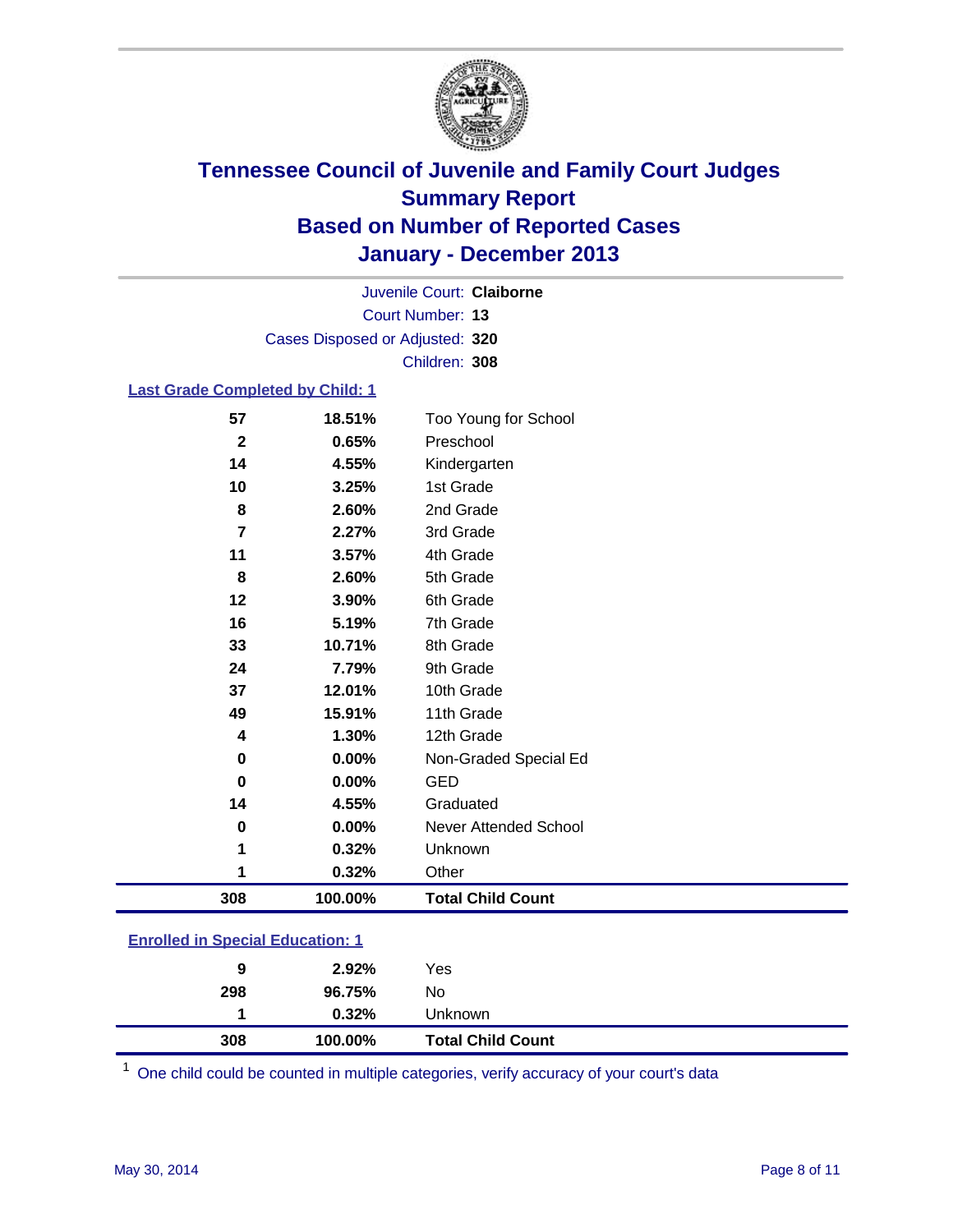

|                              |                                 | Juvenile Court: Claiborne |
|------------------------------|---------------------------------|---------------------------|
|                              |                                 | Court Number: 13          |
|                              | Cases Disposed or Adjusted: 320 |                           |
|                              |                                 | Children: 308             |
| <b>Action Executed By: 1</b> |                                 |                           |
| 380                          | 98.45%                          | Judge                     |
| 0                            | $0.00\%$                        | Magistrate                |
| 6                            | 1.55%                           | <b>YSO</b>                |
| 0                            | $0.00\%$                        | Other                     |
| 0                            | $0.00\%$                        | Unknown                   |
| 386                          | 100.00%                         | <b>Total Action Count</b> |

### **Formal / Informal Actions: 1**

| 54       | 13.99%   | Dismissed                                        |
|----------|----------|--------------------------------------------------|
| 76       | 19.69%   | Retired / Nolle Prosequi                         |
| 40       | 10.36%   | <b>Complaint Substantiated Delinquent</b>        |
| 56       | 14.51%   | <b>Complaint Substantiated Status Offender</b>   |
| 60       | 15.54%   | <b>Complaint Substantiated Dependent/Neglect</b> |
| 0        | $0.00\%$ | <b>Complaint Substantiated Abused</b>            |
| 0        | $0.00\%$ | <b>Complaint Substantiated Mentally III</b>      |
| 6        | 1.55%    | Informal Adjustment                              |
| 29       | 7.51%    | <b>Pretrial Diversion</b>                        |
| 0        | $0.00\%$ | <b>Transfer to Adult Court Hearing</b>           |
| 0        | $0.00\%$ | Charges Cleared by Transfer to Adult Court       |
| 0        | $0.00\%$ | Special Proceeding                               |
| 0        | $0.00\%$ | <b>Review Concluded</b>                          |
| $\bf{0}$ | $0.00\%$ | Case Held Open                                   |
| 65       | 16.84%   | Other                                            |
| 0        | $0.00\%$ | Unknown                                          |
| 386      | 100.00%  | <b>Total Action Count</b>                        |

<sup>1</sup> If different than number of Referral Reasons (386), verify accuracy of your court's data.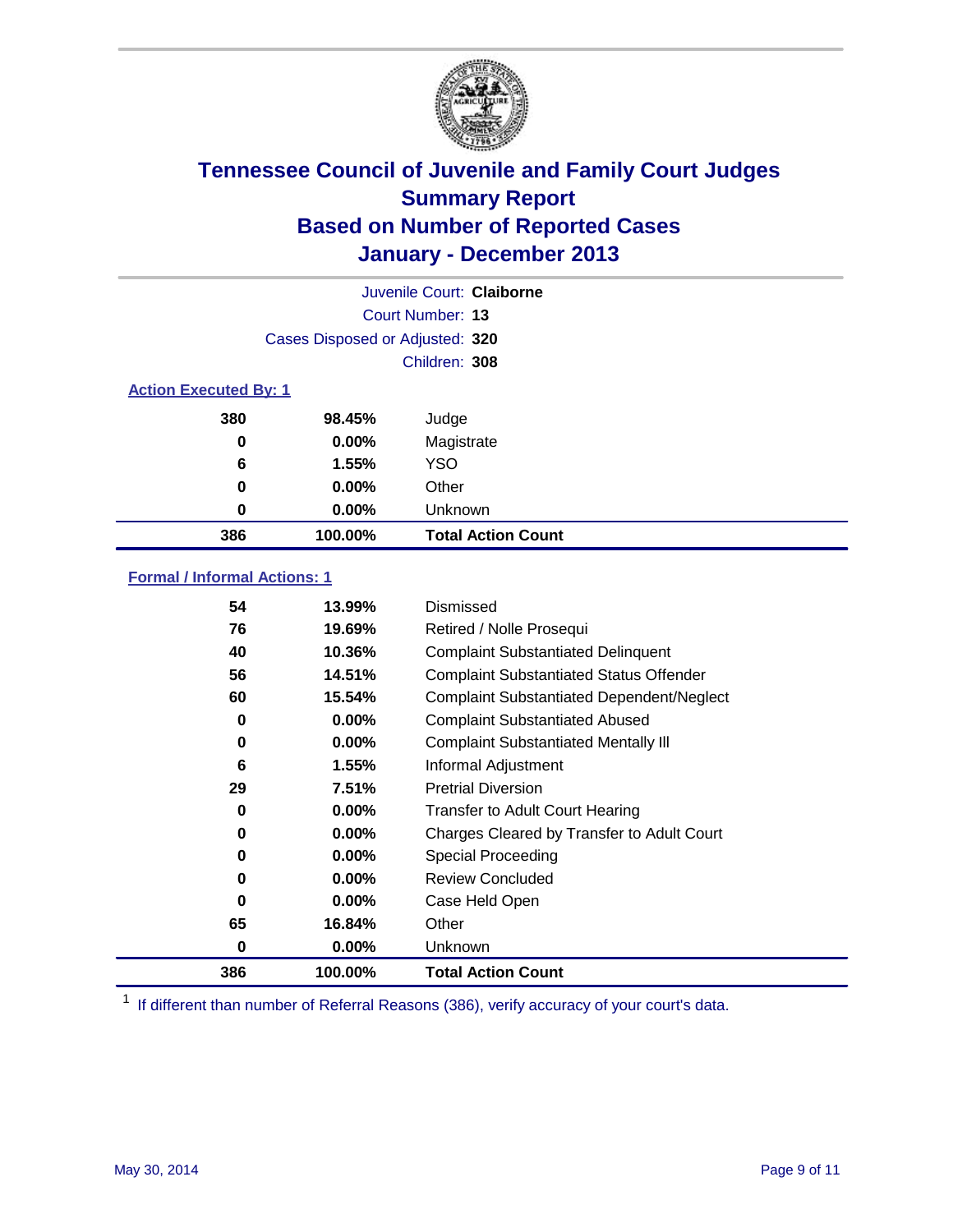

|                       |                                 | Juvenile Court: Claiborne                             |
|-----------------------|---------------------------------|-------------------------------------------------------|
|                       |                                 | Court Number: 13                                      |
|                       | Cases Disposed or Adjusted: 320 |                                                       |
|                       |                                 | Children: 308                                         |
| <b>Case Outcomes:</b> |                                 | There can be multiple outcomes for one child or case. |
| 44                    | 7.02%                           | Case Dismissed                                        |
| 24                    | 3.83%                           | Case Retired or Nolle Prosequi                        |
| 3                     | 0.48%                           | Warned / Counseled                                    |
| 0                     | 0.00%                           | <b>Held Open For Review</b>                           |
| 0                     | 0.00%                           | Supervision / Probation to Juvenile Court             |
| 1                     | 0.16%                           | <b>Probation to Parents</b>                           |
| 0                     | 0.00%                           | Referral to Another Entity for Supervision / Service  |
| 21                    | 3.35%                           | Referred for Mental Health Counseling                 |
| 30                    | 4.78%                           | Referred for Alcohol and Drug Counseling              |
| 0                     | 0.00%                           | <b>Referred to Alternative School</b>                 |
| 2                     | 0.32%                           | Referred to Private Child Agency                      |
| 21                    | 3.35%                           | Referred to Defensive Driving School                  |
| 0                     | 0.00%                           | Referred to Alcohol Safety School                     |
| 0                     | 0.00%                           | Referred to Juvenile Court Education-Based Program    |
| 0                     | 0.00%                           | Driver's License Held Informally                      |
| 1                     | 0.16%                           | <b>Voluntary Placement with DMHMR</b>                 |
| 0                     | 0.00%                           | <b>Private Mental Health Placement</b>                |
| 0                     | 0.00%                           | <b>Private MR Placement</b>                           |
| 0                     | 0.00%                           | Placement with City/County Agency/Facility            |
| 1                     | 0.16%                           | Placement with Relative / Other Individual            |
| 70                    | 11.16%                          | Fine                                                  |
| 63                    | 10.05%                          | <b>Public Service</b>                                 |
| 1                     | 0.16%                           | Restitution                                           |
| 0                     | 0.00%                           | <b>Runaway Returned</b>                               |
| 21                    | 3.35%                           | No Contact Order                                      |
| 0                     | 0.00%                           | Injunction Other than No Contact Order                |
| 0                     | 0.00%                           | <b>House Arrest</b>                                   |
| 0                     | 0.00%                           | <b>Court Defined Curfew</b>                           |
| 0                     | 0.00%                           | Dismissed from Informal Adjustment                    |
| 0                     | 0.00%                           | Dismissed from Pretrial Diversion                     |
| 0                     | 0.00%                           | Released from Probation                               |
| 0                     | 0.00%                           | <b>Transferred to Adult Court</b>                     |
| 0                     | $0.00\%$                        | <b>DMHMR Involuntary Commitment</b>                   |